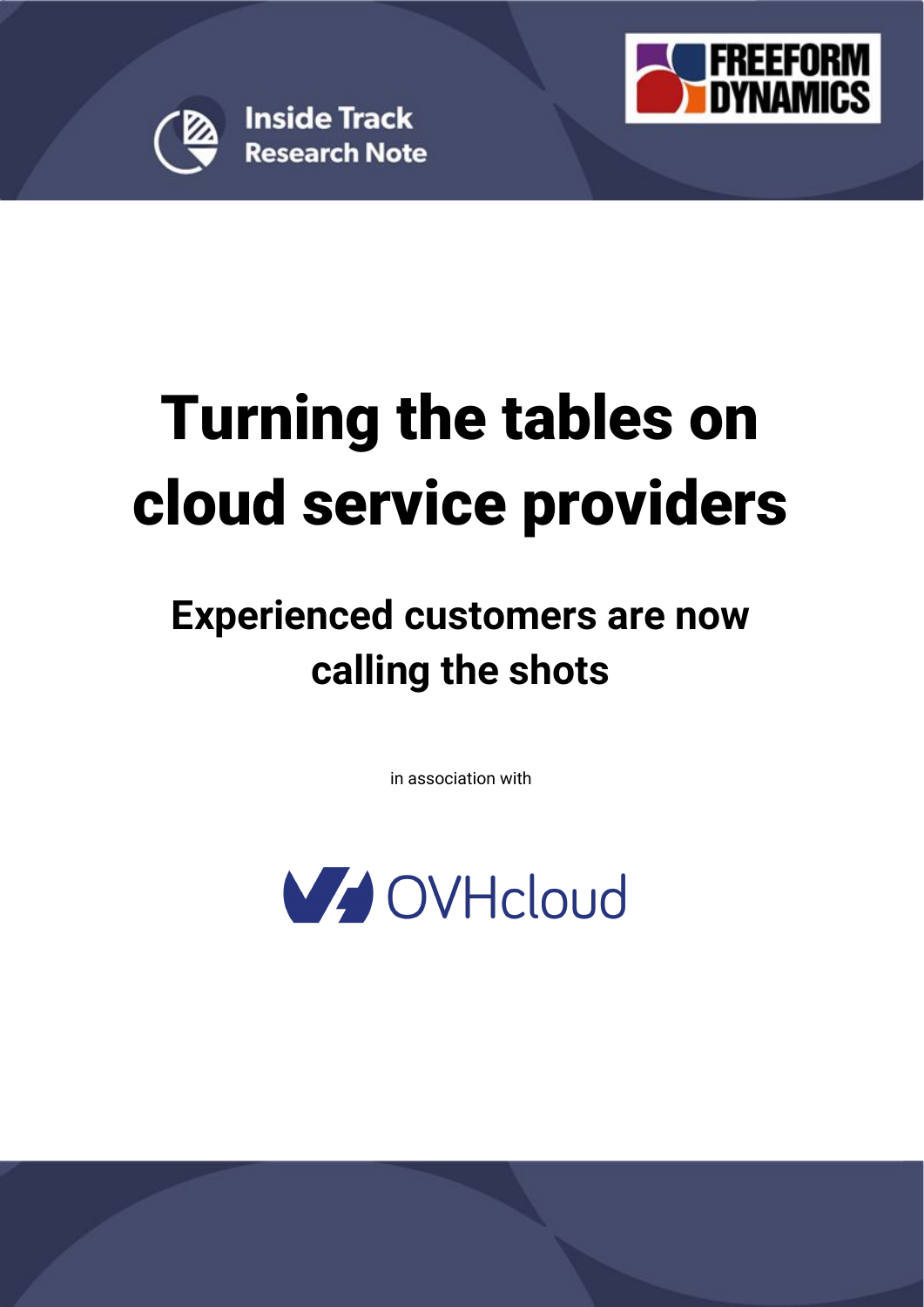## **That was then...**

When the cloud computing bandwagon got underway about a decade ago, it was met with much eye-rolling and scepticism within the IT pro community. It wasn't that IT teams didn't see the potential, it was more that the industry marketing machine got totally out of control. Evangelists positioned cloud services as the answer to all IT problems, with rhetoric that predicted the death of on-premise infrastructure and a shrinking role for all those working in enterprise IT.

It wouldn't have been so bad if the service provider community could actually deliver on the promises. With every player making it up as they went along in their own unique way, however, the early market was defined by immaturity, inconsistency and all too often by customer confusion and disappointment.

But the industry kept pushing and pushing and IT teams in the mainstream gradually relented. Even though few bought into the hype, and services weren't always scoped and shaped in a way they would ideally want, they began to experiment and tentatively adopt what was on offer. There was a sense, though, that activity was primarily driven by vendor and service provider agendas and interests rather than those of the customer.

### **...this is now**

Wind the clock forward and our latest survey of 166 IT professionals paints quite a different picture. The scepticism is now largely behind us and cloud services are today considered by most to be an integral part of IT delivery (Figure 1).

#### How much do the following apply to your organisation?



*Figure 1 Cloud services are now accepted as an integral part of IT delivery*

However, we shouldn't take this to mean that providers are now fully tuned into customer needs. Things have improved in this respect, but more significant is how customers have wised up to what matters and why (Figure 2).

#### We have learned a lot over the past few years about what matters in a provider



*Figure 2 Experience has led to a greater understanding of what matters when it comes to cloud services*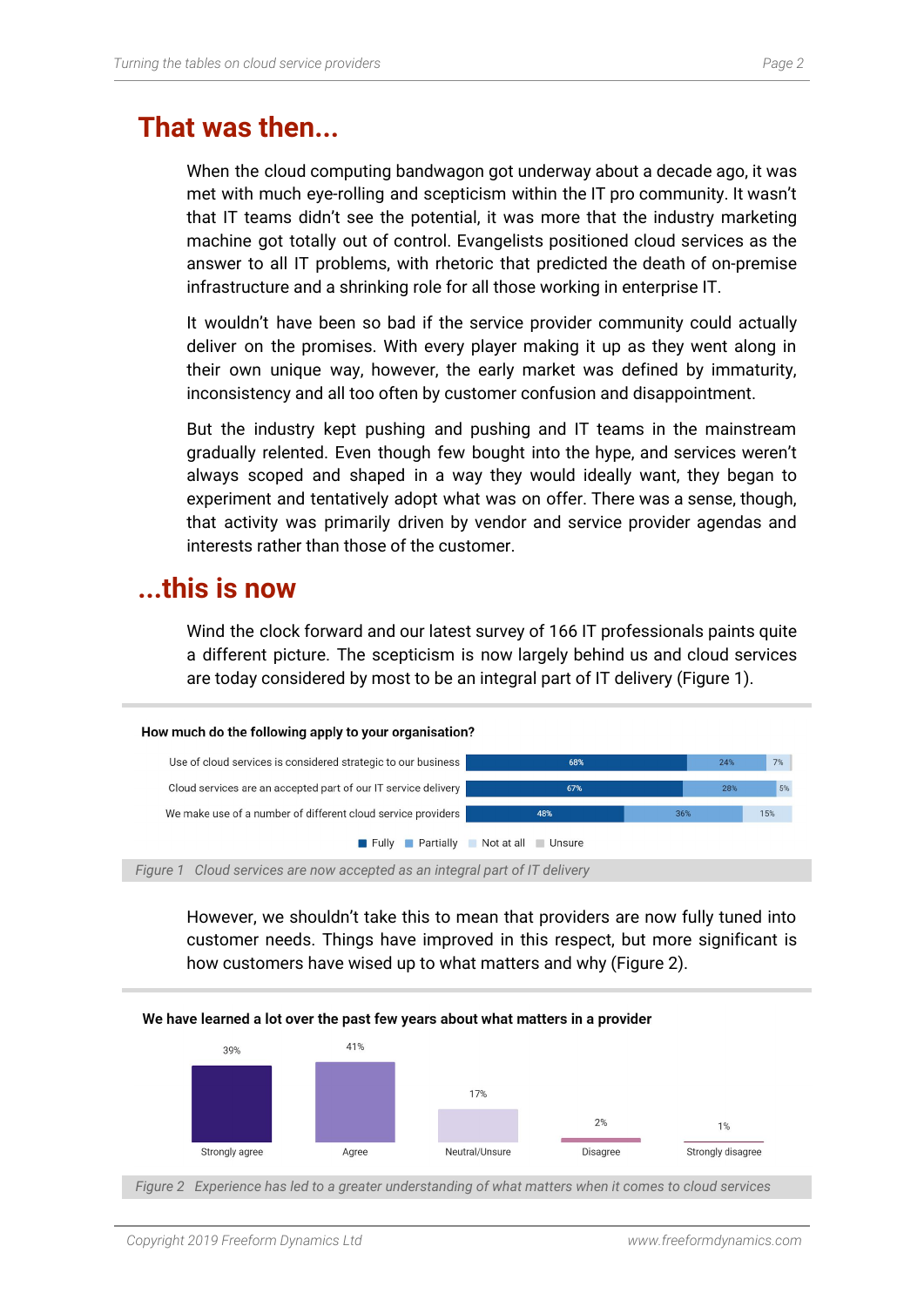Building on such findings, it's clear that we've reached an inflection point. Impetus has shifted from an industry push to a more informed customer pull. As part of this, increasingly cloud-savvy IT teams are now taking control of the agenda, putting providers under the spotlight and making decisions in a more coordinated, clued-up and objective manner (Figure 3).



Let's take a closer look at some of the key developments that have led up to this significant shift.

## **Lessons learned the hard way**

The big American hyperscalers get a lot of the attention when cloud is discussed in the media. It's therefore not surprising that such players stand out prominently when you look at activity and commitment. But if you zoom out and consider the broader landscape, significant collective experience is evident across a whole range of provider types. Included here are local and regional players, specialists focused on specific applications or industries, and even cloud brokers (Figure 4).

![](_page_2_Figure_6.jpeg)

![](_page_2_Figure_7.jpeg)

From a research perspective, this means we are tapping into a rich seam of real-world knowledge and experience of what matters and why when it comes to selecting and working with cloud service providers. And with experience often gained the hard way, this makes some of the insights even more valuable.

#### **They said it would be cheaper**

Despite the evangelist promises that were trumpeted so loudly and incessantly in the early days, it turned out that cloud services didn't universally help to make everything cheaper and easier to manage from a cost perspective. Some of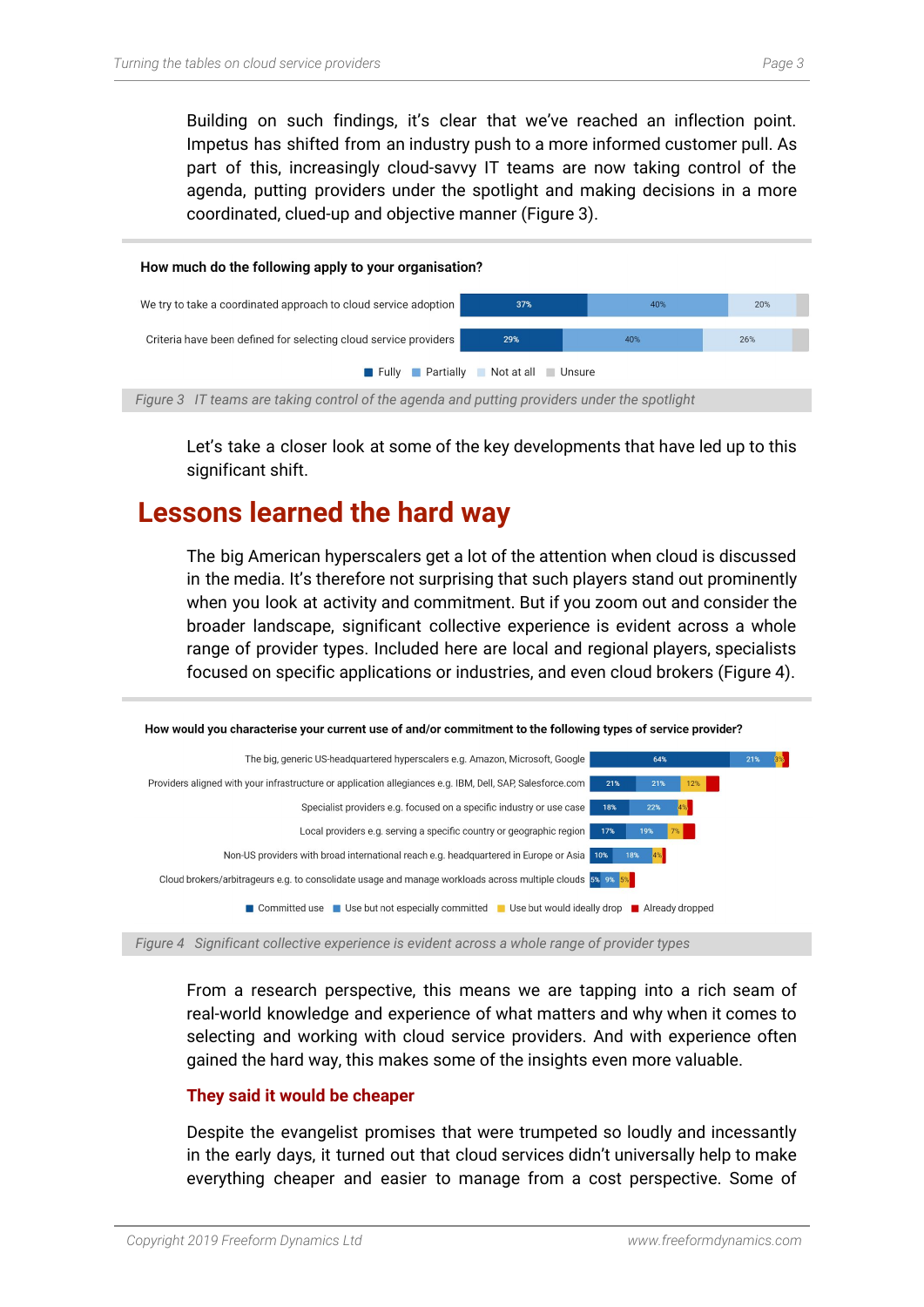those encountering challenges in this area have clearly worked through them over the years, but many are still grappling with the issues (Figure 5).

![](_page_3_Figure_2.jpeg)

The suspicion, of course, is that a significant proportion of those not seeing or anticipating issues simply haven't gathered enough experience yet to identify the common pain points. The kinds of things we are referring to here came through when study participants were asked what they need from providers that they aren't currently getting. Here are some relevant examples from the wish list:

*"Accurate billing records that can be trusted." "More price transparency. We shouldn't have to work so hard to figure out the cost of each component that makes up a service." "More transparent costing and auto-shutdown of unused systems." "More bill insights and cost projections based on previous usage." "Easier cloud expenses calculation plus future cost prediction." "Reasonable pricing and contract terms for smaller businesses."*

*"More flexibility in pricing and payment."*

A few comments referred to better rates, more favourable pricing and similar, but most of the cost-related challenges expressed were associated with flexibility, predictability and visibility. Indications are that IT professionals are well-beyond expecting cloud services to be cheap; what they want from providers is more assistance, tools and cooperation to keep service fees under control.

#### **They said it would be simpler**

Another area in which evangelist promises turned out to be misleading is in the management of complexity. It all sounded so attractive - let the provider look after all that boring infrastructure and platform stuff, and refocus your attention on higher-level activities that add value more directly to the business.

The truth is that experienced IT professionals never really bought into such claims. Two things became apparent quite quickly when you zoomed out to the bigger picture. Firstly, it was very unlikely that any single provider would be able to solve all your business needs. Secondly, it simply makes more sense to keep some applications and workloads on-premise. None of this has changed.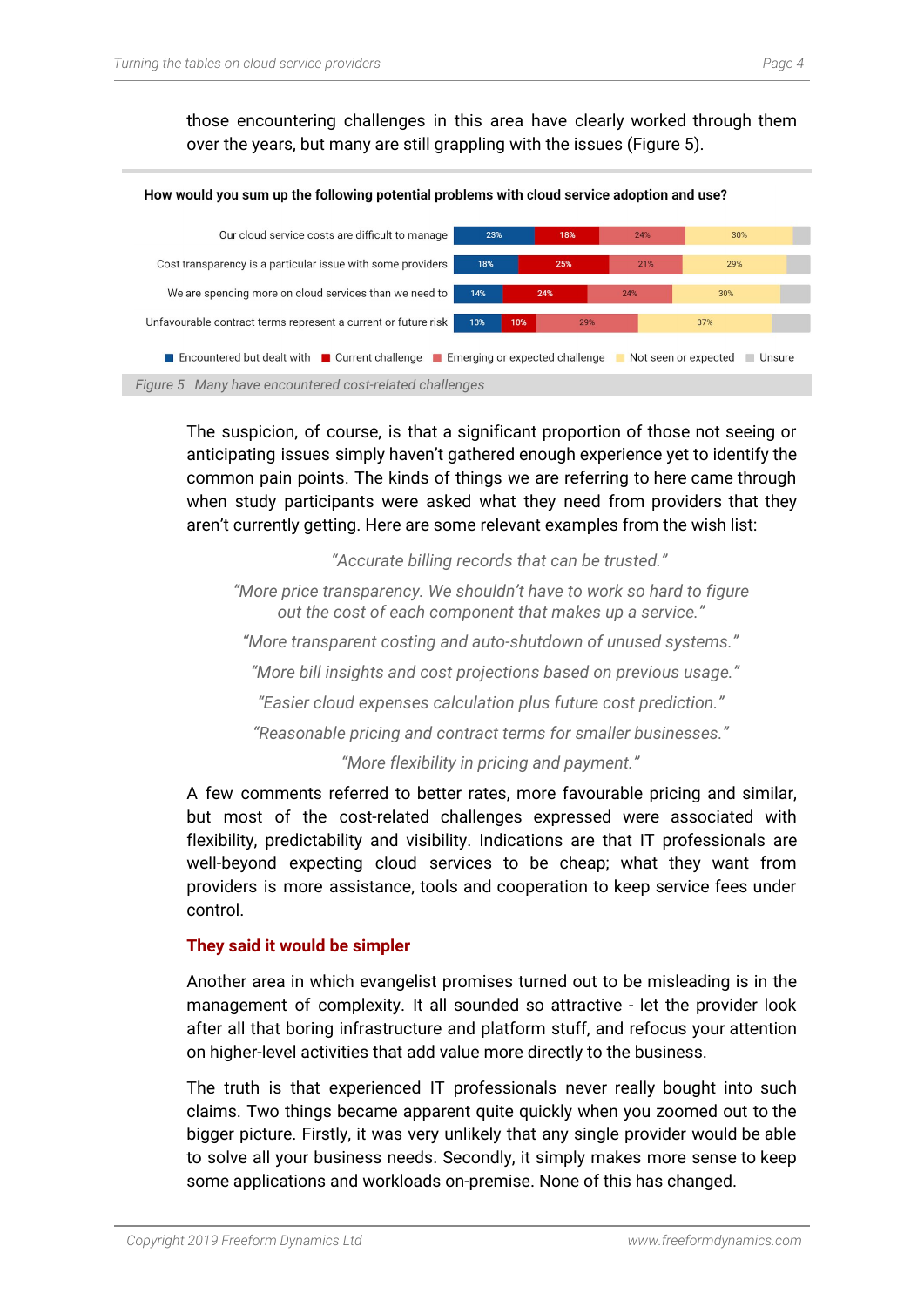The upshot is that any simplification in the context of individual solutions or services is generally cancelled out by yet another set of integration dependencies and operational management considerations. With this in mind, some would even argue that cloud adoption over the past few years has actually added to the complexity in most enterprise IT environments. Either way, while some have again dealt with the issues, others are still working through the integration and operational challenges associated with hybrid IT (Figure 6).

![](_page_4_Figure_2.jpeg)

As with cost management, our research respondents' comments highlight some of the things they want to see more of from cloud service providers:

*"Better integration with on-prem databases and applications."*

*"Commitment to application integration based on customer rather than marketing needs."*

*"APIs and services specifically designed to interoperate with other cloud providers. Currently, they seem designed to prevent or frustrate interoperability."*

*"Better connectivity between our on-premises network and the cloud to deal with latency and throughput requirements."*

*"More open collaboration with in-house IT."*

*"Documentation on the extent of compatibility with open specifications and industry standards."*

Some study participants wrote complete anecdotes about their integration and compatibility related woes. The big call to action for service providers here is to appreciate that services are seldom used in isolation, so it's important to enable harmonious coexistence with other cloud services and on-premise systems. This applies at a process as well as a systems-level, e.g. providers will often need to work with IT teams throughout the implementation and operations cycle.

Our advice to customers is to pay special attention to integration, portability, and overall complexity considerations when making cloud-related decisions. The challenges discussed previously around charging, billing and cost management are often more acutely obvious, but the costs and overheads caused by excessive complexity and vendor lock-in are typically much more significant. It's also important to remember that overly complex environments tend to be more fragile and both harder and more time-consuming to manage and change.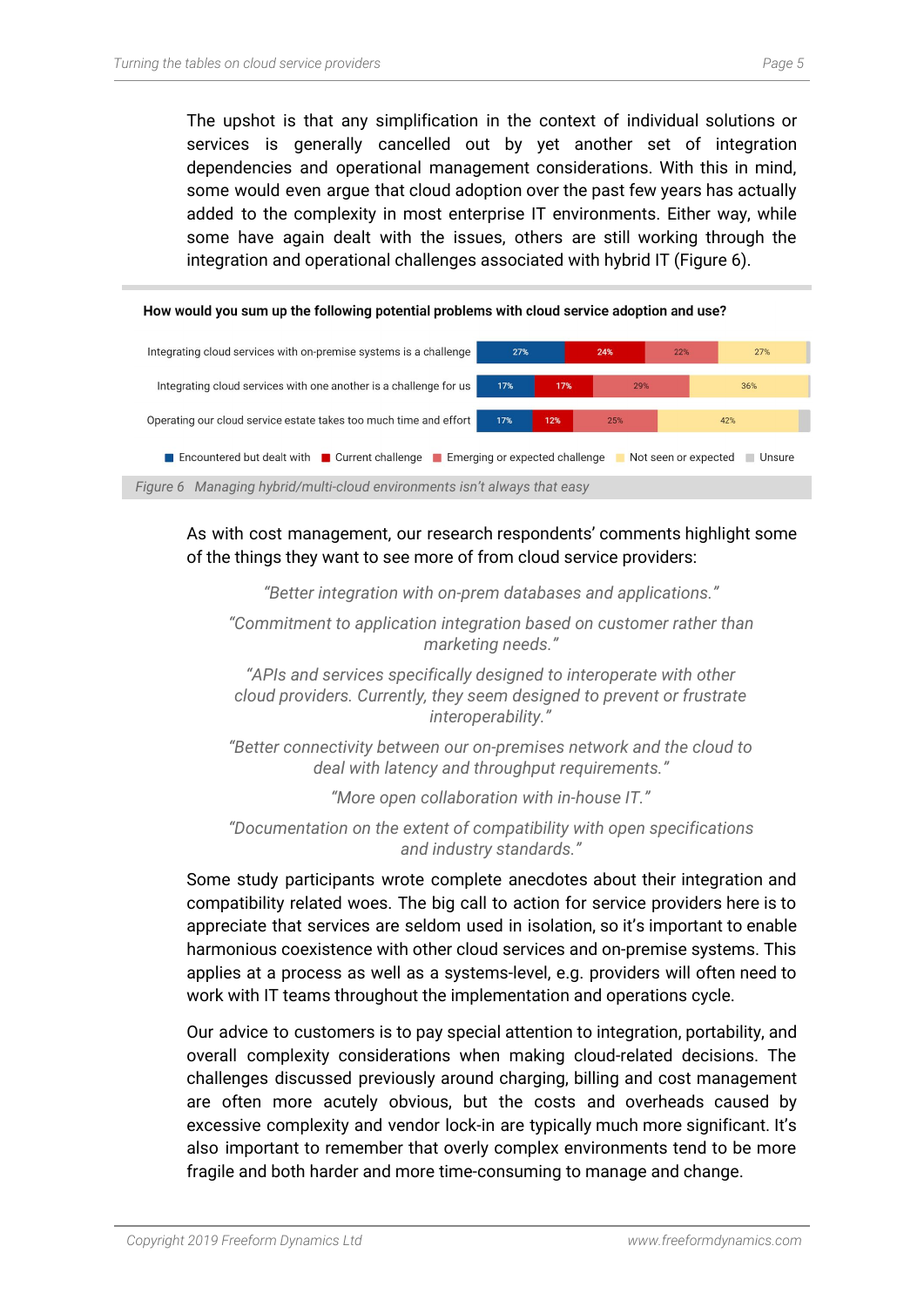## **Service provider assessment**

When it comes to assessing service providers and specific services, the ranking and rating of different criteria provides us with a good reminder of how much needs to be considered (Figure 7).

Beyond the basics such as reputation, security, financial stability and so on, how would you sum up the following cloud service provider assessment criteria?

![](_page_5_Figure_4.jpeg)

![](_page_5_Figure_5.jpeg)

It's impossible for any list of criteria like this to be exhaustive, but what we've laid out is a good starting point for selecting new cloud providers or reviewing existing ones. Most of the elements are self-explanatory, though relevance and weightings will obviously be dependent on your own situation and requirements.

That said, it's worth saying a few words about risk management. Much has been written about security in relation to cloud services, so we won't dwell on that particular area. Suffice to say that some of the biggest challenges here at the time of writing are concerned with cross-boundary management of identity and policy rather than the inherent security of the provider's environment.

Beyond security, feedback during the research suggests that regulatory risk is also on many people's minds in relation to cloud services. Examples of requirements specifically called out in this area include:

*"Contractually fixed locations for data storage and processing." "Better controls to deal with data sovereignty and data residency."*

*"GDPR related guarantees."*

*"Local 'in country' presence."*

*"No presence in unfavourable countries."*

Again, no real surprises here, but that last comment is particularly interesting in light of recent and ongoing geopolitical developments. Of course, what constitutes an 'unfavourable' country depends on where you are located, the jurisdictions in which you operate, and the other pressures to which your business is subjected. This brings us nicely to the question of how service provider allegiances, plans and activities might develop as we look forward.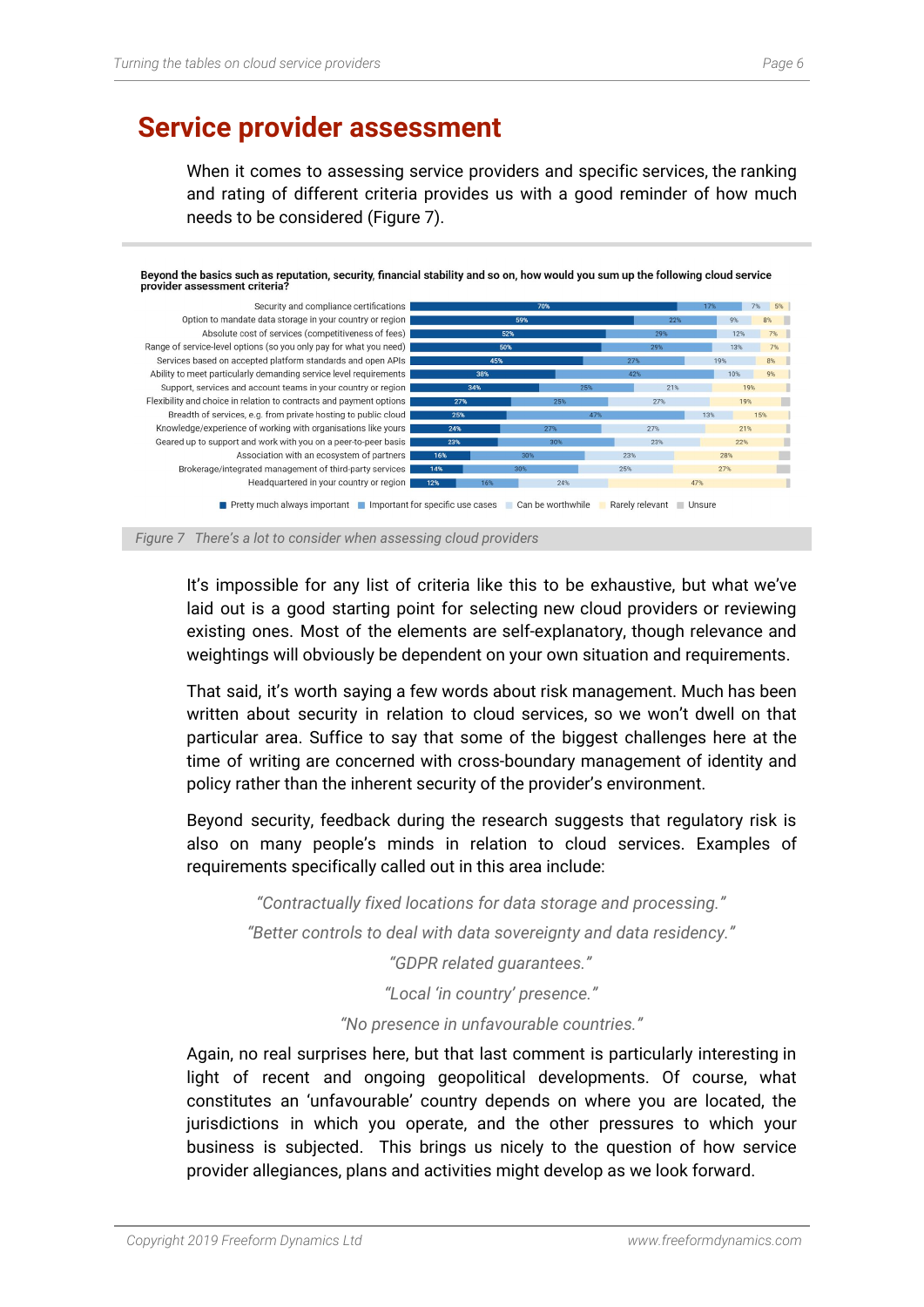## **Better the Devil you know, or time for a change?**

The first instinct of many participating in the research is to stick with what you know, and in most cases this would appear to translate to a continuing allegiance to the big American hyperscalers (Figure 8).

![](_page_6_Figure_3.jpeg)

With 'country first' governmental policies and associated trade wars adding to an already complex set of international regulatory considerations, however, another factor is emerging. Close to two-thirds of study respondents say they are having to look beyond where data is physically stored to consider where providers are headquartered (Figure 9).

![](_page_6_Figure_5.jpeg)

How this sentiment plays out in practice is difficult to predict. It's safe to say, however, that this along with some of the other factors we have discussed suggests a place for all types of provider. The message coming through is that it's important to maintain an open mind and keep your options open (Figure 10).

![](_page_6_Figure_7.jpeg)

*Figure 10 Minds are open, and there's a place for all types of provider*

The hyperscalers have much to offer, but so do specialists and regional players.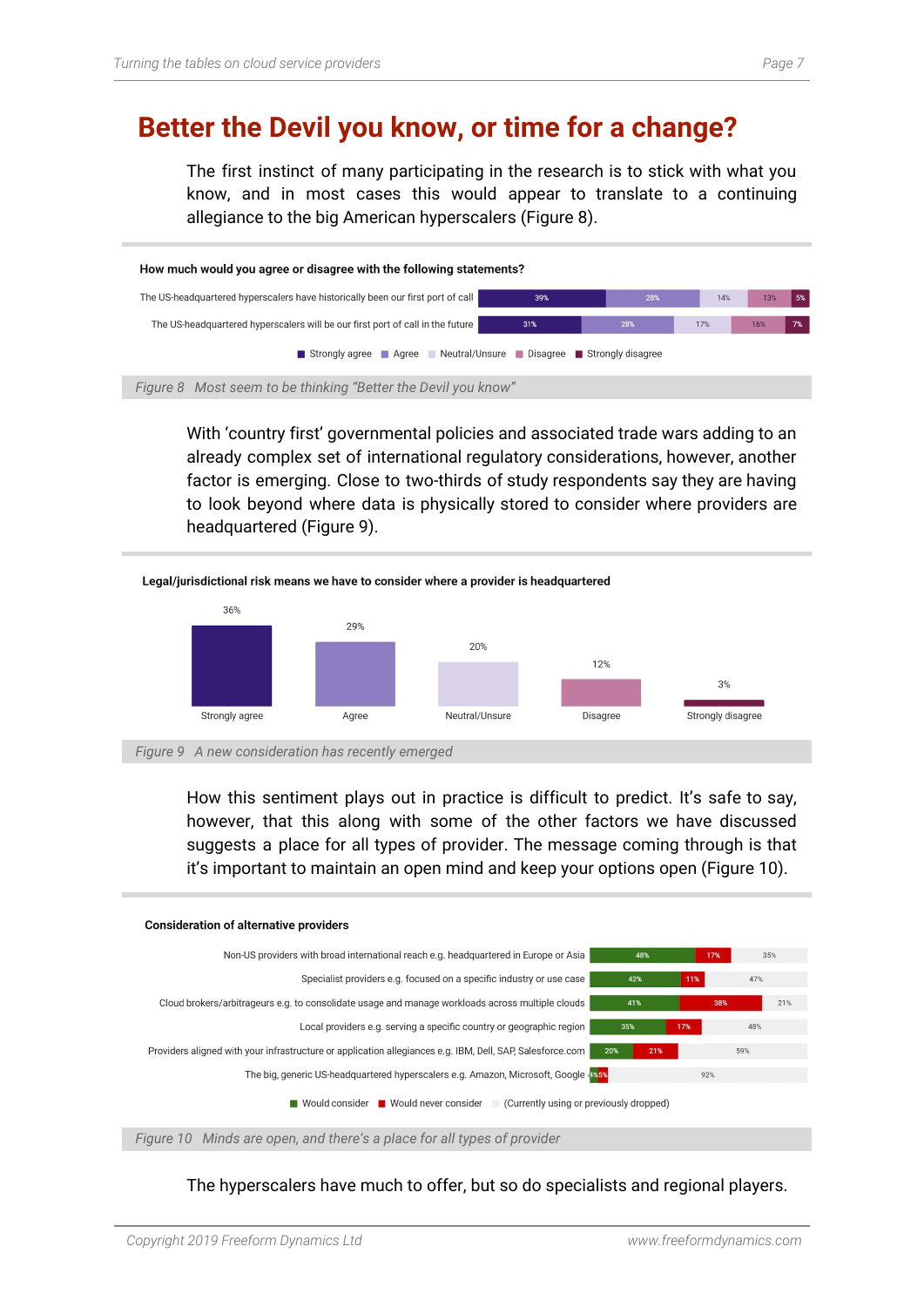The results of this research confirm broad acceptance of cloud services as a natural and often strategic part of enterprise IT delivery. Furthermore, based on their experience over the past few years, indications are that many IT teams know what they want and are increasingly taking control of the cloud agenda.

This may be bad news for some providers who for whatever reason are not that well geared up to listen to customers and adapt to their evolving needs and expectations. Such players will increasingly be found lacking as their services and engagement models are scrutinised by customers that are much better informed than in the early days of the cloud market.

More demanding and discerning customers, however, also leads to more competition, which in turn drives innovation, efficiencies and openness. Indeed, we can already see this happening. The hyperscalers, for example, have had to take steps to integrate more effectively with on-premise IT, and come up with more workable pricing models for core enterprise workloads. Regional players and specialists, meanwhile, have continued to leverage customer intimacy, engagement flexibility and operational agility to differentiate from the big guys.

Against this background, the one certainty is that the provider mix you have in place today as a customer is unlikely to be optimal in one, three or five years time. Let's therefore finish by reiterating the need to keep an open mind and make sure you review your cloud service portfolio on a regular basis. More of the same might well be the answer, but equally, it might not with the pace of change.

The bottom line is that it's still a relatively immature yet fast-moving market, so you don't want to miss opportunities to drive additional business advantage as the service provider ecosystem evolves.